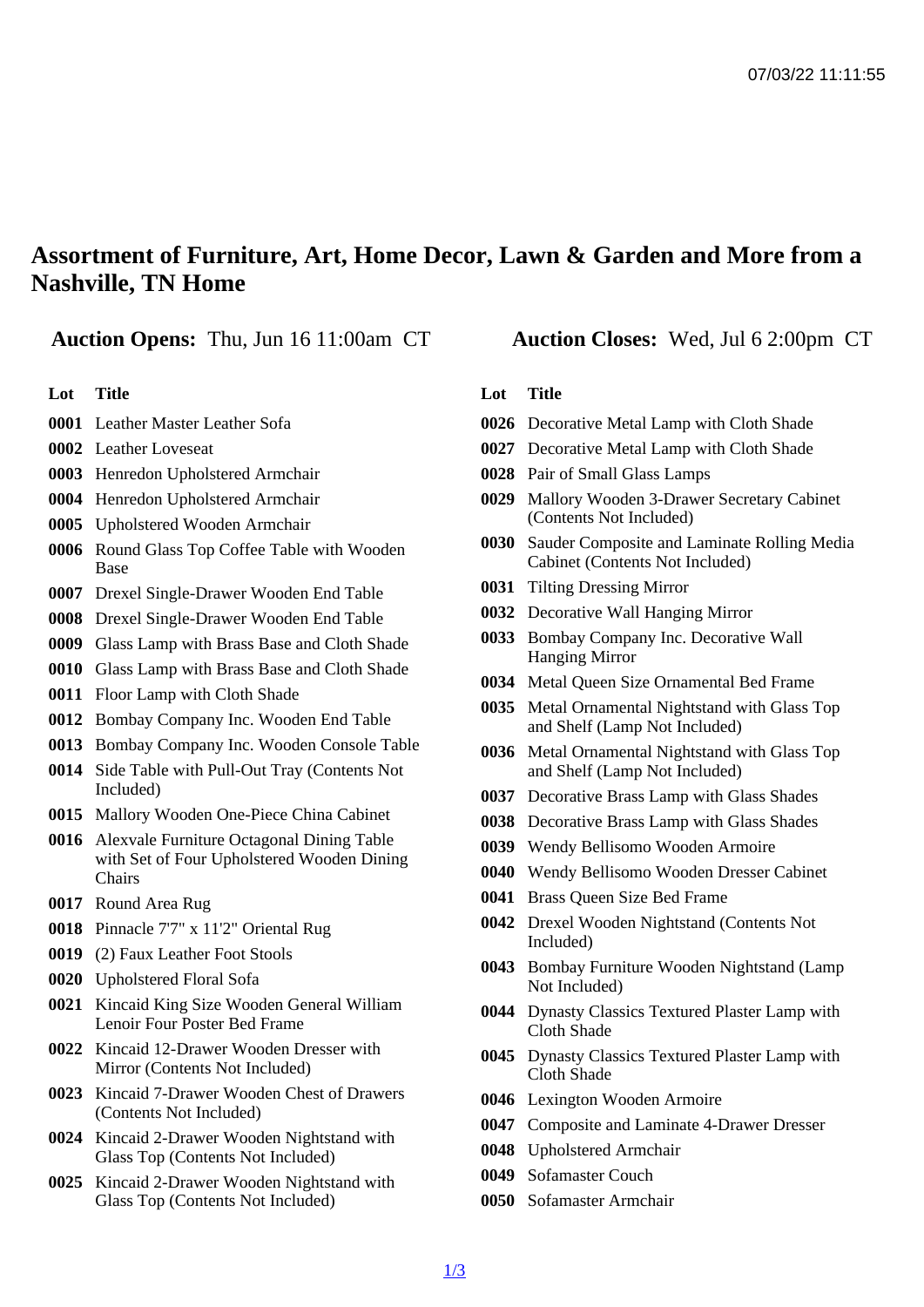## Lot Title

- Wooden Single-Drawer End Table
- Wooden Single-Drawer End Table
- Drexel Wooden Oval Coffee Table
- Composite and Laminate Bookshelf Cabinet
- Wooden Bookshelf (Contents Not Included)
- Wooden 6-Drawer Desk (Contents Not Included)
- Composite and Laminate 2-Drawer File Cabinet
- Pair of Metal Lamps with Glass Shades
- Panasonic TV Stand with Glass Shelf (Contents Not Included)
- Sharp Aquos 52" LED-LCD TV with Remote
- Lexmark 4443-101 InkJet Printer
- Vizio Tesla 32" LCD TV (No Remote)
- Sony Bravia 32" LCD TV (No Remote)
- Horizon Fitness T82 Treadmill
- Maytag LAT9606AAE Washing Machine
- Maytag LDE9606ACE Electric Dryer
- Wicker Laundry Basket with Cloth Liner
- Metal Storage Shelving Unit (Contents Not Included)
- Wicker Laundry Basket with Cloth Liner
- Composite and Laminate Linen Tower Cabinet (Contents Not Included)
- Basket with Wooden Handle
- Rand McNally Terrestrial Globe 12"
- Pottery Barn Kids Lamp with Cloth Shade
- Framed Painting on Canvas of Roses by Linda Meadows
- Pair of Framed Floral Prints by Charlene Lawley
- Framed Painting on Canvas of Flowers and **Butterflies**
- Large Framed Painting on Canvas, Waller
- Framed Painting on Canvas
- Framed Limited Edition Print by Barbara Mock, 455/1250
- Framed Painting on Canvas by W. Jones
- Wicker Patio Glider Bench with Cushion
- Wicker Patio Glide Chair with Cushion
- Wicker Patio Glide Chair with Cushion
- Wicker Patio Side Table
- Metal Patio Coffee Table with Glass Insert
- Wicker End Table
- Wicker End Table
- Ballard Designs Wooden Frame Mirror
- Lot Title
- General Electric TFX27R Refrigerator
- Toro 20067 Recycler 22" Gas Push Mower
- Troy-Bilt TB32EC Gas String Trimmer
- Decorative Mirror Tray with Glass Vases